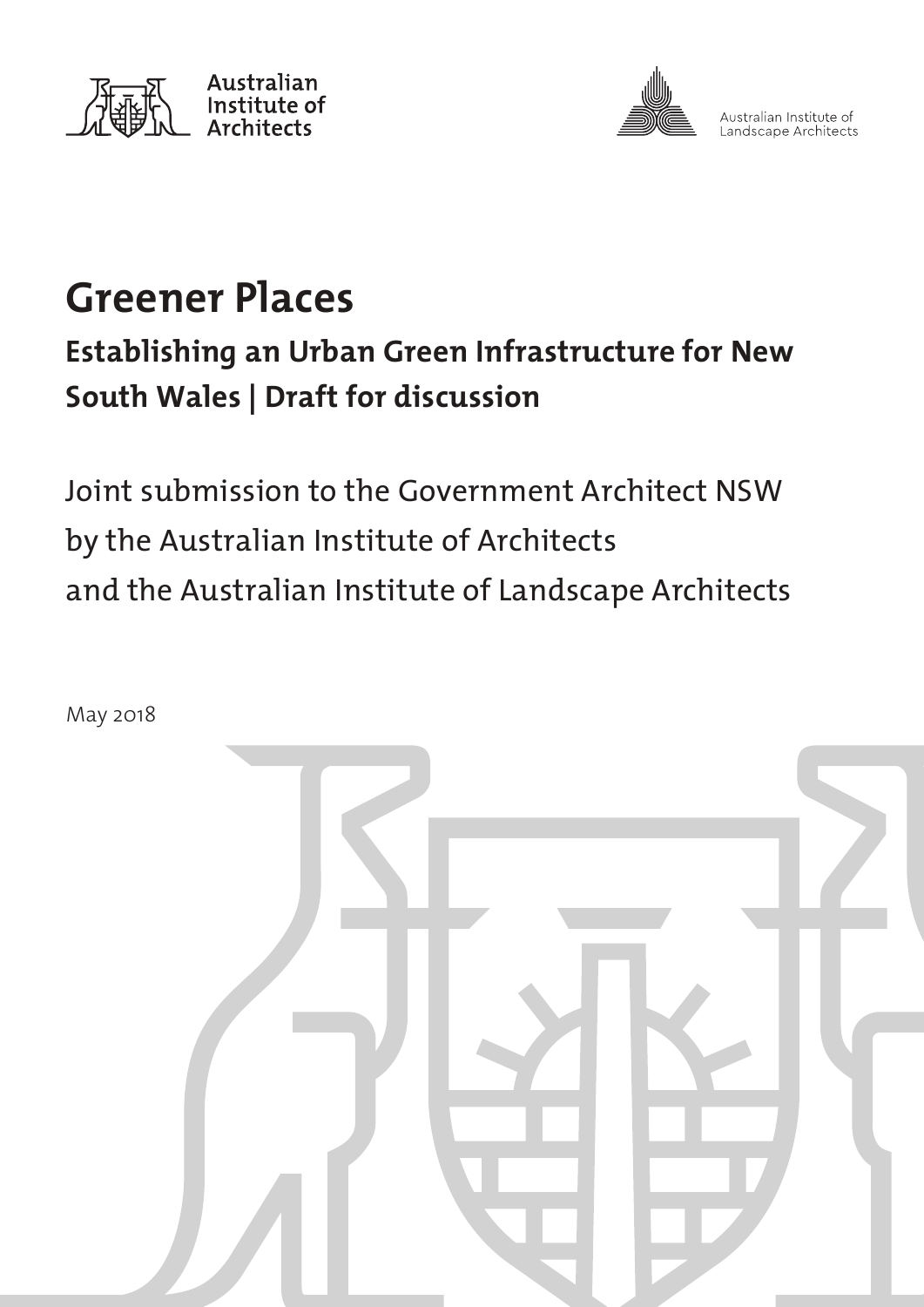#### **Overview**

The Australian Institute of Landscape Architects and the Australian Institute of Architects ("the Institutes") appreciate the opportunity to comment on the NSW Government's Draft Greener Places Policy (GANSW 2017) ("the Draft") on behalf of the 3,000 members of AILA and more than 11,000 members of AIA, around one third of whom reside in NSW.

Many members of the Institutes are intimately involved in projects that align with the objectives of the Draft. They include senior professionals in the Government Architect of New South Wales ("GANSW") and NSW Department of Planning and Environment who have played primary roles in preparing the draft policy. In addition, the Institutes' members are engaged at state and local government as well as the private sector, applying their professional skills and training to the creation of green infrastructure across all jurisdictions and scales.

The Institutes agree with the Minister for Planning's statement that:

"Well planned green infrastructure is fundamental to ensuring our communities retain a high quality of life and helping our cities remain sustainable, both now and into the future. Green infrastructure is essential infrastructure and should be integrated into all community planning."

The Institutes also endorse the Minister's statement on the need for government, industry and the community to work together to achieve the objectives set out in the document that include:

- To protect, conserve and enhance NSW's network of green and open natural and cultural spaces
- To secure a network of high quality, high performing and welldesigned green space, establishing a crucial component of urban infrastructure to address the environmental challenges of the twenty-first century
- To promote healthy living, encourage physical activity and social cohesion, and enhance wellbeing by providing livable places for the NSW community
- To create a more strategic approach to planning for Green Infrastructure, encouraging early and integrated investment through statutory planning
- To deliver better tools for the delivery of Green Infrastructure across NSW.

The principles of the Draft are strongly supported, however as organisations whose respective memberships comprise primarily practicing professionals, our key question relates to the proposed delivery framework. What does success look like? How do we know when we have done well? How do we know when we are not doing well?

We first provide key recommendations, and then structure our response around the structure of the Draft itself with the suggestion of an additional section at the end to incorporate adequate governance with the authority to deliver.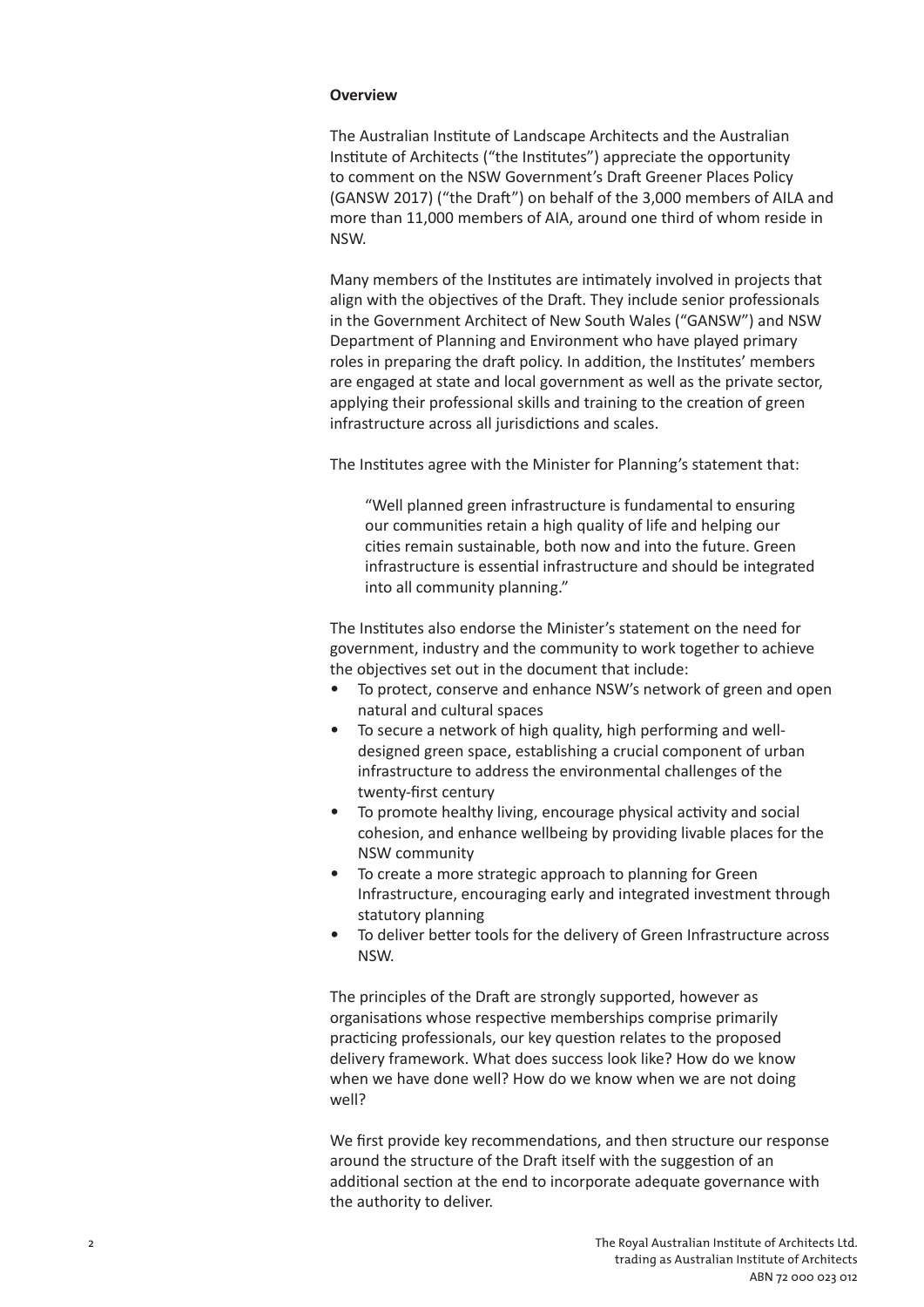#### **Key recommendations**

- 1. **Green Infrastructure should be designated as essential infrastructure.** It is essential to the life and well-being of NSW's current and future population.
- 2. **The definition of Green Infrastructure should be broadened to include elements of 'blue'.** We believe this policy should recognise and incorporate the essential resource of water as part of the policy framework. Without water, green infrastructure cannot succeed.
- 3. **The Principles of the policy integration, connectivity, multifunctionality and participation – should be extended to include a fifth: provision.** "Provision" here refers to ensure provision of adequate open space and facilities, including creation of new open space, where necessary, to meet the needs of current and future communities.
- 4. **For this policy to be effective, it needs to be supported by certainty, predictability, and accountability, all of which we believe can be provided if accompanied by adequate governance with the authority to deliver.** In our view, this extends to include the relevant statutory controls, monitoring agencies and above all funding. The policy needs to demonstrate greater strength in terms of implementation and delivery.
- 5. **Funding mechanisms for the delivery and maintenance of Green Infrastructure require more detailed review.** It is insufficient simply to cost delivery, as ongoing maintenance is as important (if not more) then the up-front cost. Some councils with large responsibility for large local government areas and a low rate base will not be able to afford to implement the policy without assistance at the State level.
- 6. **Legibility and accessibility of the document requires review.** We understand that the purpose of the document is to be, at least in some regards, a ready-reference for various government agencies, both at the state and local government level. With this in mind we query the accessibility of the content: the document is in parts repetitive with major sections included as subsections elsewhere, and in the context of our review we found it extremely challenging to find a complete and succinct summary of the main proposals (for example, it is necessary to continuously refer to several sections in the Draft to be fully informed about each "principle", its full definition and how it will be enacted). We recommend that the structure of the policy be reviewed with respect to the likely enduser.
- 7. **The Draft, although intended as a statewide policy, is heavily focused on eastern/central Sydney.** This is demonstrated by the majority of the pictures selected for case studies, as per the below table. Whilst we understand that some areas of NSW are further advanced than other areas in their development of Green Infrastructure (hence the need for the policy in order to equalise the development of Green Infrastructure) the risk of this limited selection is that it fosters the perception that Green Infrastructure is only relevant to inner Sydney, Parramatta and Newcastle – and irrelevant to the vast majority of the state. We appreciate that this is not the case but believe the policy would be well advised to broaden its selection of case study imagery.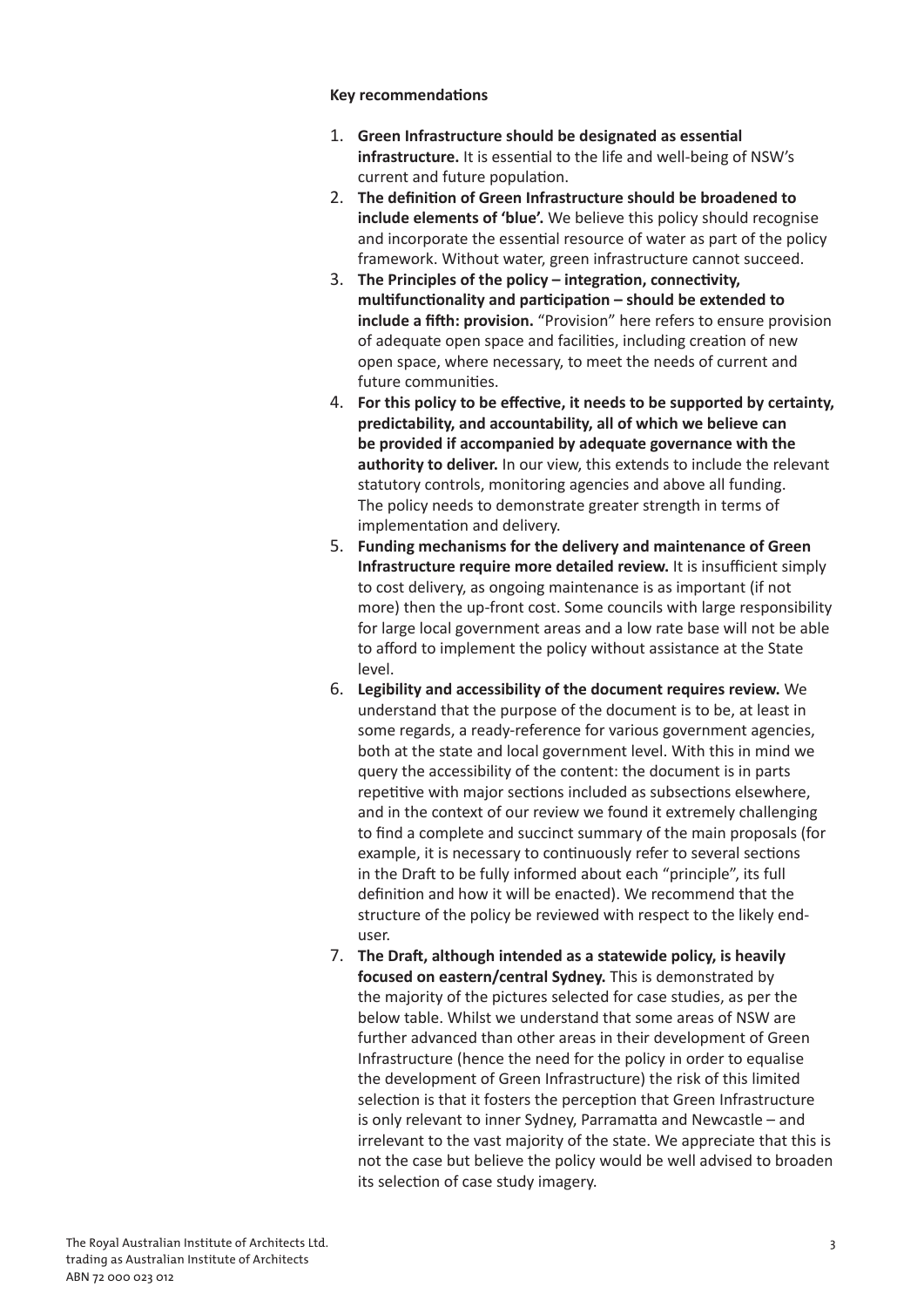| <b>Coastal Fringe</b>                                                                                                                                                                                                                                                                                                                                                                                                 |                                                                                                                                                                                 | <b>Inland</b>                                                                                                                                               |
|-----------------------------------------------------------------------------------------------------------------------------------------------------------------------------------------------------------------------------------------------------------------------------------------------------------------------------------------------------------------------------------------------------------------------|---------------------------------------------------------------------------------------------------------------------------------------------------------------------------------|-------------------------------------------------------------------------------------------------------------------------------------------------------------|
| Eastern/Central Sydney                                                                                                                                                                                                                                                                                                                                                                                                | Coastal Fringe outside<br>Sydney                                                                                                                                                | Beyond                                                                                                                                                      |
| Hyde Park, Sydney<br>Prince Alfred Park,<br>Sydney<br>Redfern Park<br>One Central Park (1)<br>One Central Park (2)<br>Bourke Street Cycle<br>Network<br>Redfern Park (2)<br>Narrabeen Lagoon<br>K2K Competition<br>Pirrama Park<br>Playground, Pyrmont<br><b>Prince Alfred Park</b><br>Meadow, Surry Hills<br>One Central Park (3)<br>The Goods Line, Ultimo<br>Sydney Park (x4)<br>Prince Alfred Park,<br>Sydney (2) | Civic Park, Newcastle<br>Honeysuckle precinct,<br>Newcastle<br>Civic Park, Newcastle (2)<br>Civic Park, Newcastle (3)<br>Civic Park, Newcastle (4)<br>Civic Park, Newcastle (5) | Parramatta Square<br>Parramatta Park<br>Western Sydney<br>Parklands<br>Western Sydney<br>Parklands (2)<br><b>Clear Paddock Creek</b><br>Parramatta Park (2) |

### *Table of referenced images in draft policy*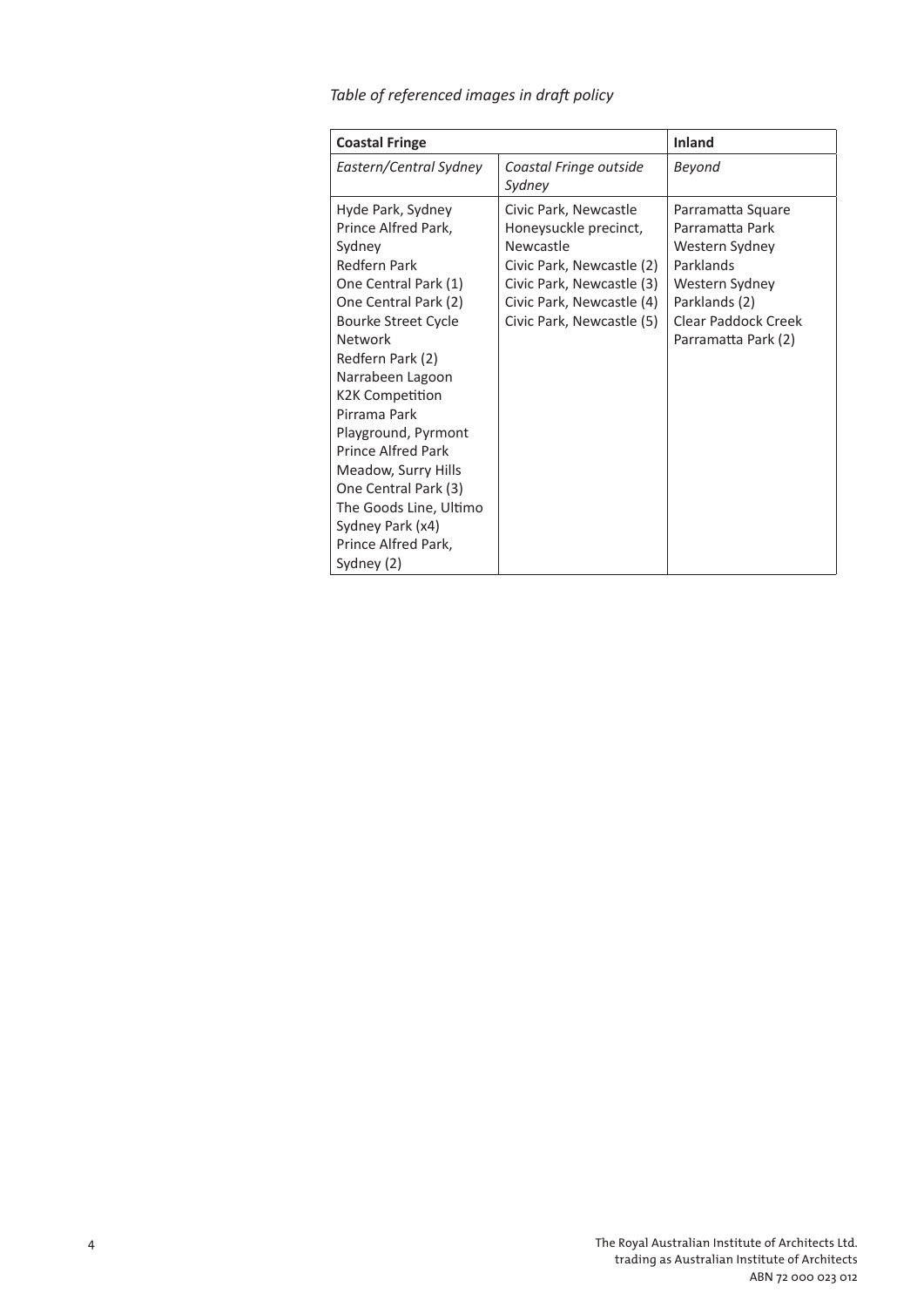#### **1. Introducing Greener Places**

*Greener Places explains why a Green Infrastructure policy is needed, and the vision and objectives for its implementation. Green infrastructure should be developed as a network rather than separate elements. Green Infrastructure is essential and needs to be considered as an asset in its own right.*

*Greener Places is a state policy which is assessed against agreed criteria, enabling better opportunities for industry to embed the benefits of a greener approach to projects. This in turn will create better places and landscapes.*

#### **1.1 What is Green Infrastructure?**

*What is well-designed Green Infrastructure?*

*Green Infrastructure connects vital life support systems for urban environments. Welldesigned Green Infrastructure responds to four key principles:*

- *—Integration*
- *—Connectivity*
- *—Multifunctionality*
- *—Participation.*

#### **Greener Places Comments and Recommendations**

While the principles of this draft policy are strongly supported by the Institutes, it is noted that the definition of Green Infrastructure should acknowledge the importance of water as part of the provision of such infrastructure, and extend to incorporate the 'Blue' (as opposed to grey) and corresponding policy.

The Draft Greater Sydney Region Plan and Draft District Plans, launched concurrently with Greener Places in October 2017, and Cooling Western Sydney also launched in 2017, address some of the same issues. These plans and policies should have an integrated and united voice.

#### **Recommendations**

- 1. Expand the definition of Green Infrastructure to acknowledge the importance of water, particularly as it relates to the cooling of places.
- 2. Clearly state that the policy is a living document and its success depends on it being maintained and updated to incorporate other plans and policies, address unfolding risks and opportunities and refine ongoing roles and responsibilities for its delivery.
- 3. Clearly refer to existing policies that cover similar issues and explain how those policies and the present one will interact and engage with each other.

The Institutes support the four principles stated in the draft policy that well designed green infrastructure include:

- 1. Integration combine Green Infrastructure with urban development and grey infrastructure
- 2. Connectivity create an interconnected network of open space
- 3. Multifunctionality deliver multiple ecosystem services simultaneously
- 4. Participation involve stakeholders in development and implementation

#### **Recommendations**

1. The Institutes strongly recommend that the document should include the following principle or directive:

*5. Provision – by addressing the 4 principles ensure provision of adequate open space and facilities, including creation of new open space where necessary, to meet the needs of current and future communities.*

2. An enhanced definition of Green Infrastructure should be provided to articulate the meaning of "high quality green space" taking account of a needs-based analysis, recognising that not all Green Infrastructure is 'multifunctional' and that some is primarily valued for passive recreation and/or ecological values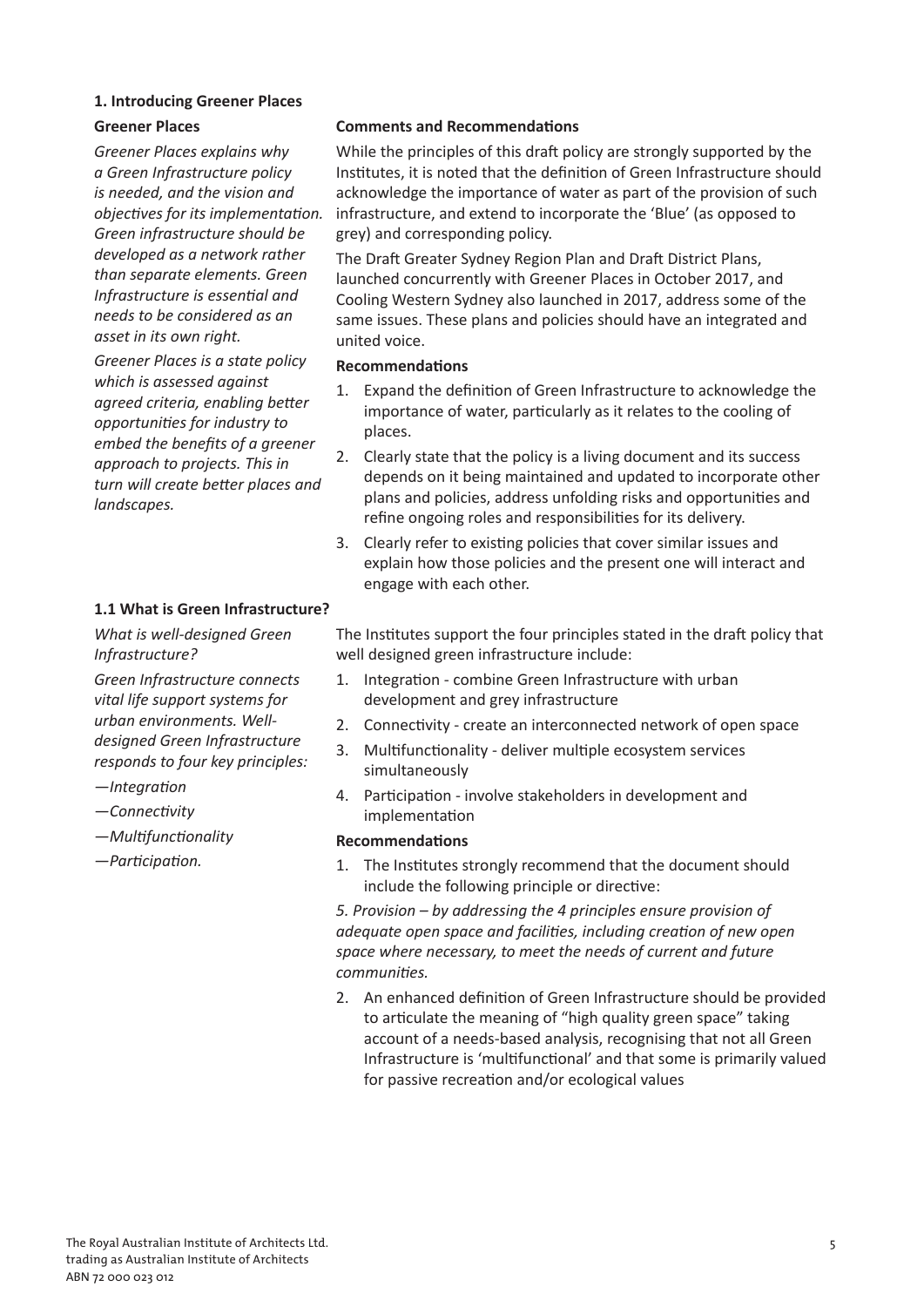*Green Infrastructure* 

*compliments the development of other types of infrastructure projects. Green Infrastructure projects should be collaborative, where infrastructure in general is redefined to include an essential green component. By moving beyond a siloed approach, towards connecting agencies and physical networks of open space, the people of NSW will benefit.*

The Institutes support 'moving beyond a siloed approach' and have expressed this view over many years. To this end we also strongly support the role of the GANSW in integrating design expertise across Government.

#### **Recommendations**

Recently completed and current research should inform the review of the Draft. In addition to 'Cooling Western Sydney' as previously noted, it should also cross reference with the Greater Sydney Region Plan (as noted in the Draft) that also addresses some of these issues.

In the same vein, the Institutes also recommend that the Draft should be more explicit in how the array of private and public organisations and the different professions – all responsible for a quality built environment - can contribute to Greener Places. From Councils to State government departments, from engineers to planners to asset and project managers to community groups, all have a responsibility to achieve high quality greener places and no one department or profession can deliver this alone.

#### **1.2 Why do we need Green Infrastructure?**

*The provision of Green Infrastructure will help improve the quality of our urban and rural environments as well as help adapt and mitigate the effects of climate change. Well-designed and planned Green Infrastructure will help absorb flood water, cool the urban environment, clean the air, provide space for local food production and ensure the survival of Sydney's fauna and flora as well as providing space for recreation, sport and leisure.* The serious problem of heat, and lack of green, in western Sydney (and indeed western NSW) needs to be addressed in an integrated way. Sydney's west is less green and significantly hotter (and getting hotter) and dryer. The east (as per the images in the publication) is, by comparison, green.

How can a green infrastructure be delivered in the west to rebalance Sydney?

The Cooling Western Sydney strategic study 2017, by UNSW, Sydney Water and the Low Carbon Living CRC, challenges *"the conventional thinking around mitigating urban heat, including the way we look at the built environment, energy demand, public health and 'greening' cities."*

#### **Recommendation**

Reference and draw upon the research of 'Cooling Western Sydney, which notes that *'while greenery does have a cooling effect, the study shows the most effective urban heat technologies use a combination of water-based technologies including fountains in conjunction with cool material technologies such as cool roofs and pavements'* 

*(Cooling Western Sydney: A strategic study on the role of water in mitigating urban heat in Western Sydney, Sydney Water Corporation 2017, p.3).*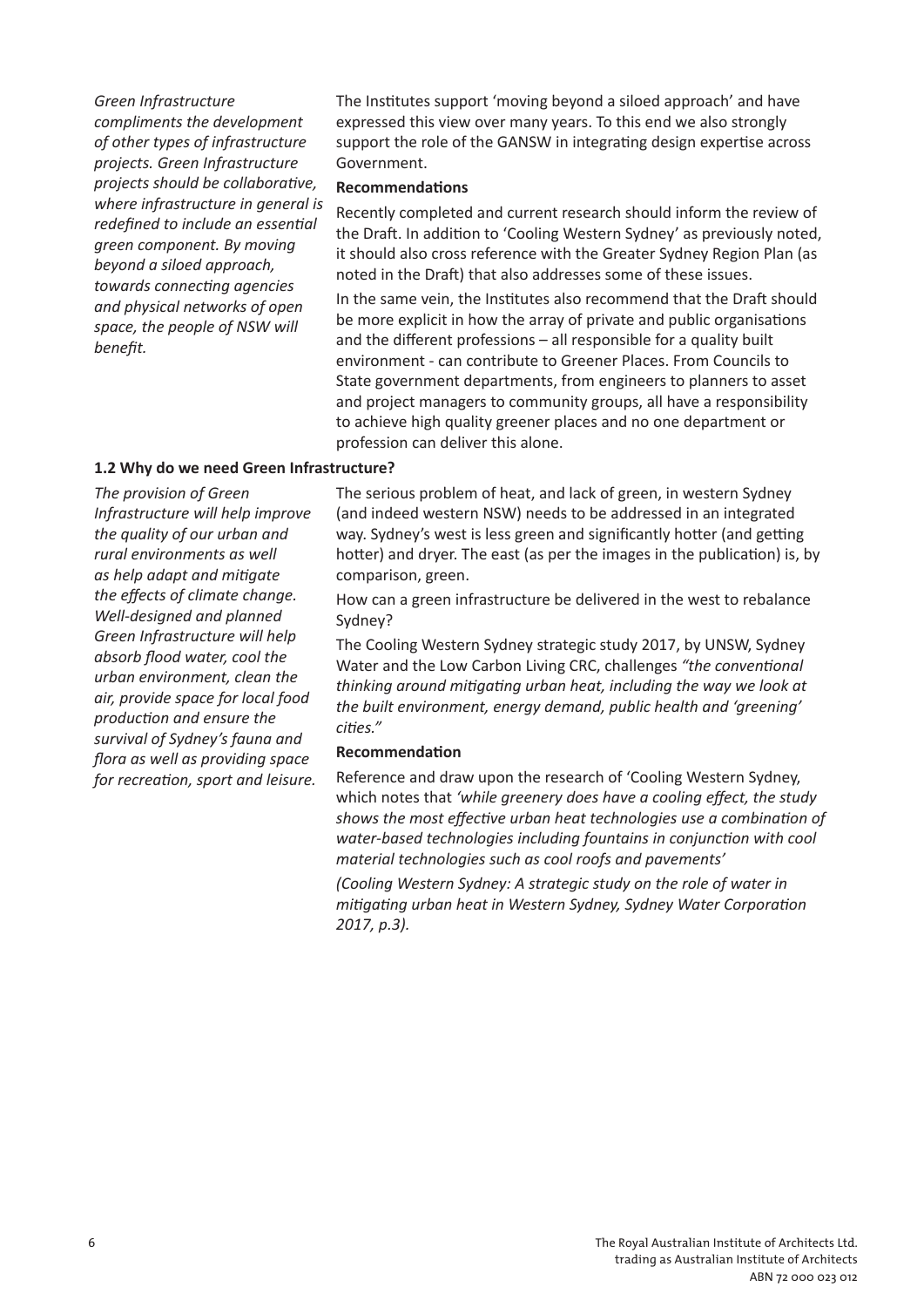#### **1.3 The Benefits of Green Infrastructure**

*Green Infrastructure is an asset to our built environment that delivers multiple social, environmental, and economic benefits. Green Infrastructure can frame and shape the growth of sustainable communities by promoting access to open space, nature, culture and sport, which will improve the appeal to visitors and the quality of life for all.*

#### **1.4 What this Draft Policy will do**

*Objectives of the draft policy Greener Places aims to establish and communicate a clear NSW Government position on Green Infrastructure by establishing benchmarks for the future of our built environments. The policy will expand awareness of Green Infrastructure principles and encourage discussion of the public benefits. The objectives are:*

*1. To protect, conserve and enhance NSW's network of green and open natural and cultural spaces*

*2. To secure a network of high quality, high performing and well designed green space, establishing a crucial component of urban infrastructure to address the environmental challenges of the twenty-first century*

*3. To promote healthy living, encouraging physical activity, social cohesion, and enhancing wellbeing by providing livable places for the NSW community.*

*4. To create a more strategic approach to planning for Green Infrastructure, encouraging early and integrated investment through statutory planning 5. To deliver better tools for the delivery of Green Infrastructure.*

#### **Recommendation**

Acknowledge, quantify and qualify the environmental, social and economic benefits attributed to the full spectrum of green infrastructure types in terms of benefits to public health, community cohesion, environmental services, reduction in urban heat and energy consumption, storm-water quality management and flood control, cultural heritage values, biodiversity conservation and food production.

The Institutes support the objectives of the Draft but suggest that to know the benchmark for the future it is critical to have a clear idea of the position from where you are starting. To this end the following recommendations are made to clearly document the current situation.

#### **Recommendations**

- 1. Describe the measures that will be undertaken to protect, conserve and enhance the existing network of green spaces, including the Green Grid, so that the Policy objectives flow through to defined outcomes.
- 2. Conduct an assessment of existing Green Infrastructure to provide baseline data from which to measure the success of the Policy. Prepare accurate and detailed spatial data to clearly identify gaps in the existing network of green open space and identify the appropriate scale to apply the data sets to prioritise future open space acquisition and rehabilitation
- 3. Develop a metropolitan wide green infrastructure strategy based on the results of the assessment that will provide a coordinated acquisition program to replace the current ad hoc process.
- 4. Acknowledge that acquisition of new open space is likely required to meet the demands of a growing urban population and increased residential densities and provide adequate resources to address this requirement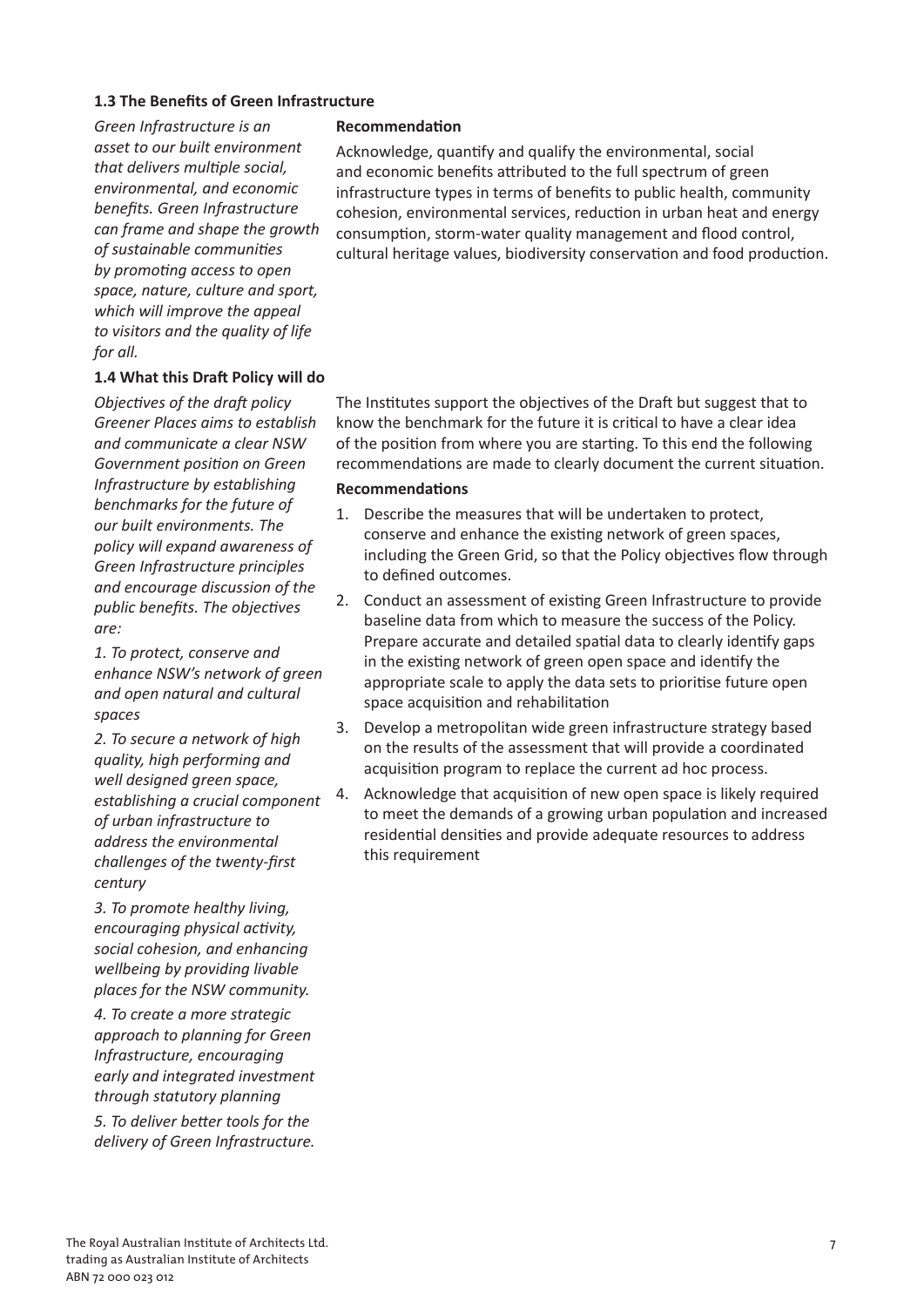#### **Recommendations**

- 1. The diagram of the Strategic planning framework in NSW would benefit from identifying the location of accompanying policies (eg. Better Placed)
- 2. The recent and ongoing work of the Greater Sydney Commission through their respective plans are logical counterparts to this policy. The location of these plans should be identified within the framework diagram.

#### **1.6 How Greener Places will help**

*Greener Places advocates for early integration and collaboration between design, planning, funding and governance. It fosters long-term, coordinated decision-making in planning problems and processes.*

#### **1.7 How to use Greener Places**

### The Institutes support the early integration and collaboration between design, planning, funding and governance.

#### **Recommendations**

- 1. The Draft should demonstrate how to coordinate with other state agencies whose activities intersect with the planning, design, implementation and management of green infrastructure.
- 2. The Draft should acknowledge that acquisition of new open space is required to meet the demands of a growing urban population and increased residential densities.
- 3. Develop a metropolitan wide green infrastructure strategy based on the results of the assessment that will provide a coordinated acquisition program to replace the current ad hoc process

The best kinds of policy are those that are used, not sitting on a shelf. To this extent we recommend the following.

#### **Recommendations**

- 1. As per comment under 'General', we believe that the policy would be better served if this section were located up front.
- 2. The contents of this section read less as a 'how to use' and more 'who should use it.' We believe renaming he section might also broaden its take up by the proposed cohorts.

#### **2.Creating Greener Places**

#### **2.1 Principles of Green Infrastructure**

#### **Recommendations**

- 1. As per 'What is Green Infrastructure', we believe that there is a fifth principle required – Provision.
- 2. The principles as stated are quite generic, whereas the equivalent principles in Better Placed have a sense of the imperative, and function as a call to action. Might the principles be supported by a prefix (eg. Better [….], more [….])?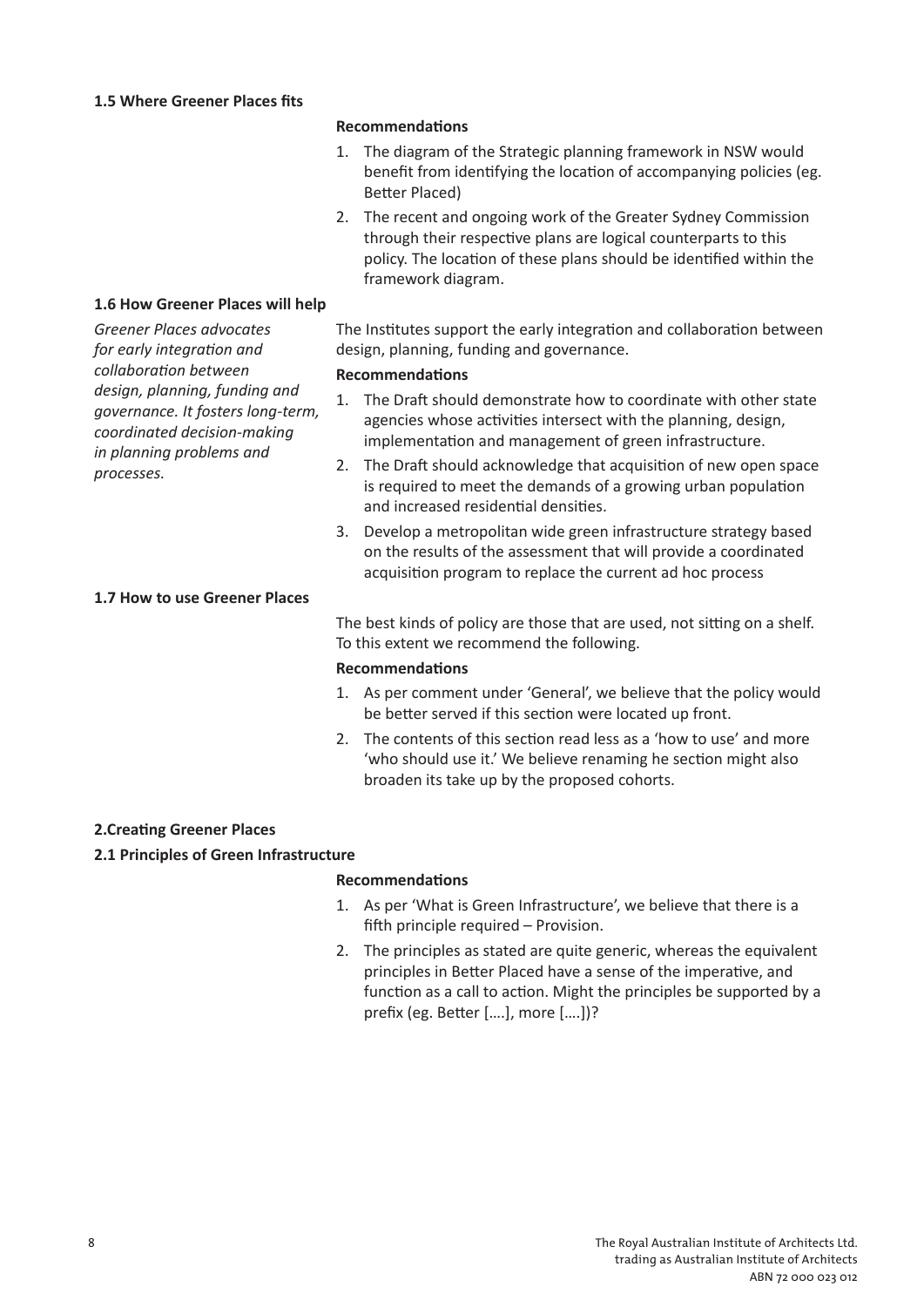The outcomes identified are broad, principle-based and essential to describing in general terms what the effective implementation of the policy might look like. However, we know from experience that measurable outcomes are often an equally essential aspect for policy delivery.

#### **Recommendation**

Develop and incorporate appropriate KPIs or similar to provide guidance as to the effective implementation of this policy.

#### **3. Implementing Greener Places**

#### **3.1 Implementation**

*Integrating Green Infrastructure into the NSW strategic and statutory planning framework is considered essential, but this alone will not ensure delivery of outcomes. A collaborative and appropriately funded approach is needed.*

We agree that effective implementation of the principles will require:

- 1. Statutory measures the final Greener Spaces policies should operate within the strategic planning framework established in the Environmental Planning and Assessment Act 1979. Its consideration should be an early and mandatory component of the strategic growth and infrastructure planning undertaken by State agencies and local councils
- 2. Collaborative action a collaborative approach between government, stakeholders and communities will ensure greater understanding of the importance of Green Infrastructure, ownership of the policy and commitment to delivery of its intended outcomes
- 3. Funding existing and future funding mechanisms need to be linked and enhanced as required to ensure identified actions are delivered in a coordinated manner by the most appropriate organisation or authority.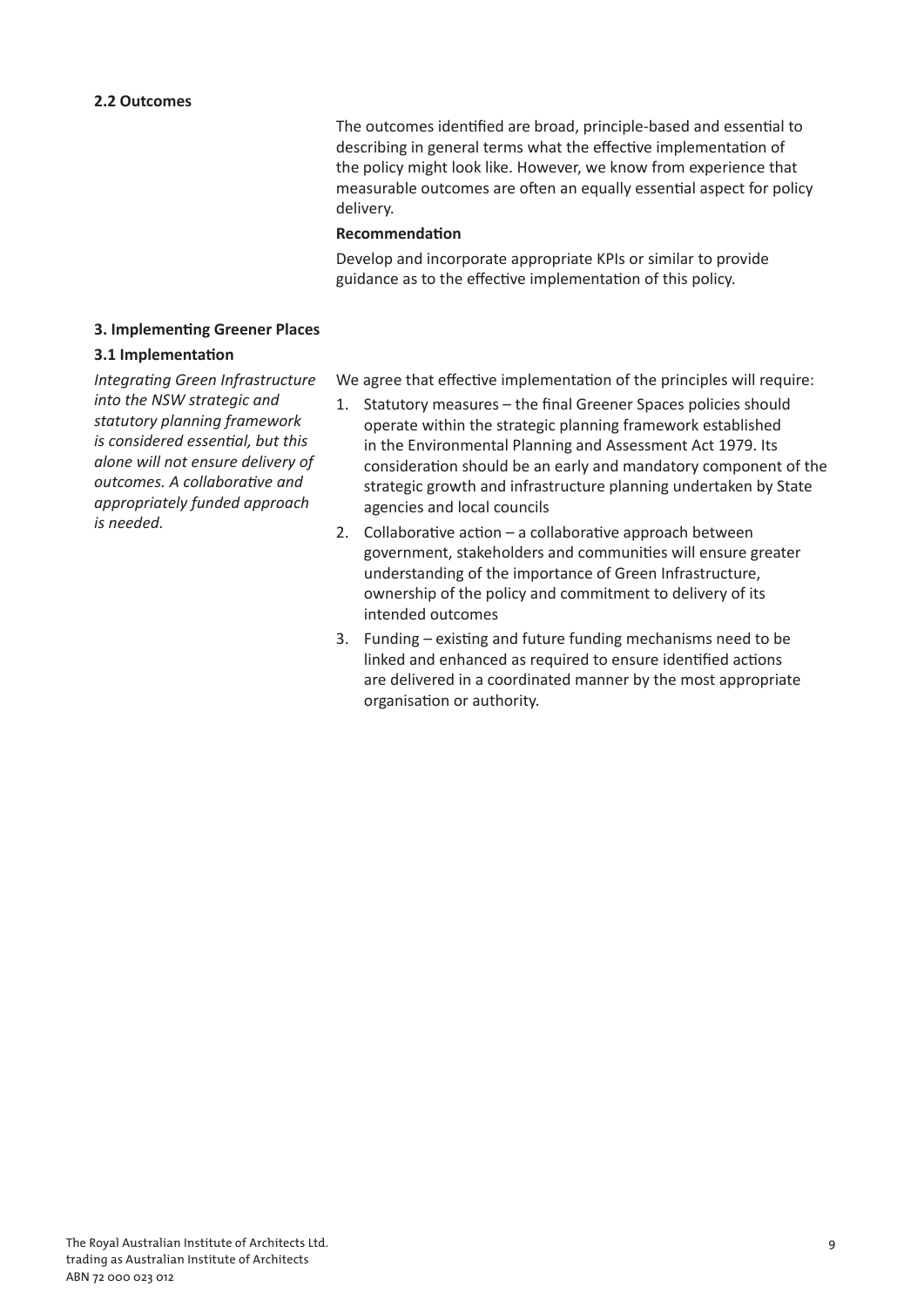#### **3.2 Statutory Measures**

*It is proposed to implement Greener Places through a package of reforms to existing strategies and policies.*

*Fundamental to the success of implementation is a shift in thinking so that Green Infrastructure is considered essential infrastructure making it part of up-front strategic landuse and infrastructure planning undertaken by the Department of Planning and Environment, Greater Sydney Commission, other agencies and councils.*

*Proposed statutory reforms include:* 

*—Inclusion of Green Infrastructure strategic planning outcomes and requirements in regional plans (including the Greater Sydney Regional Plan) and district plans with Green Infrastructure considered as essential infrastructure*

#### **3.3 Collaborative government action**

*A series of workshops with government agencies, peak bodies and all relevant stakeholders will be held in order to: —Finalise the key actions for implementation of the Greener Places policy —Assign relevant outcomes for each action in order to measure and evaluate —Assign lead agencies to instigate policy actions — Identify partners who will work with lead agencies to instigate collaborative change.*

There is a difference between proposals and the existence of and support for the relevant 'teeth' to deliver a policy. We believe that the policy requires the latter.

#### **Recommendation**

1. Clearly explain how the policy is to be implemented in terms of statutory framework, governance, administration, resourcing, funding and monitoring

The Institutes acknowledge that implementation of these reforms is a challenging task and would be pleased to assist as appropriate. The Institutes look forward to being involved with the proposed series of workshops.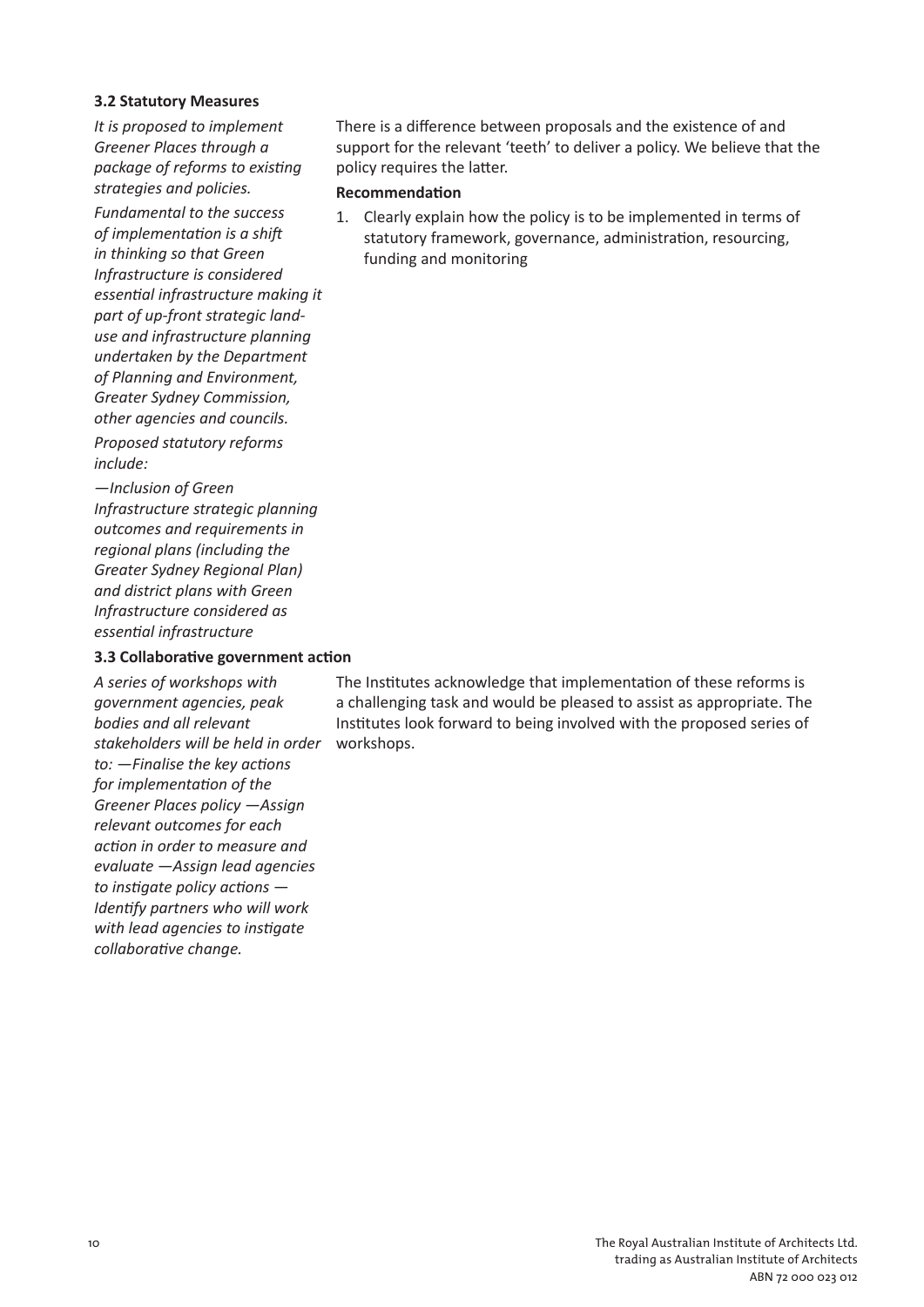#### **3.5 Funding**

*Identification, integration and coordination of funding streams from federal, state and local government sources will be essential to deliver a Green Infrastructure network for NSW.*

*Existing Green Infrastructure funding sources include:*

*—Grant programs —Council Section 94 contributions plans —Special Infrastructure Contributions (SIC)*

A key aspect of successful implementation will be adequate funding and human resources. While the draft policy identifies three existing sources for funding Green Infrastructure, which include grant programs, Council Section 94 contributions plans and Special Infrastructure Contributions (SIC), the Institutes consider that the level of funding currently available is not adequate to effectively implement the Greener Places policy in accordance with the stated objectives. In addition, there is inadequate coordination between the various funding sources to make the most effective use of the limited funding available.

Funding sufficient green infrastructure and maintaining it are critical councils with large local government areas and a low rate base cannot afford this by themselves.

The Institutes strongly support the proposal to conduct an audit of all existing funding programs to understand their extent, purpose, triggers and timing to identify potential opportunities for coordination, and gaps. However, the audit also needs to assess the adequacy of existing funding.

The issue of funding would be greatly assisted if Green Infrastructure was recognised by NSW Government Treasury as an asset with equal standing as buildings, roads and services. This recognition would include assigning a monetary value to all urban trees using an accredited tool so that the full cost of removing trees can be recognised and in order to influence informed decision-making. It would also record the increasing asset value of trees as they mature. The asset value of public parks and open space should also include community health benefits, environmental services and climate change mitigation.

Recommendations

- 1. Carry out an audit of all existing funding programs as proposed by the Department, to understand their extent, purpose, triggers and timing, which also includes an assessment of the adequacy of those funding sources to successfully achieve the stated objectives of the policy
- 2. While the Institutes support the intention to investigate new funding streams, we strongly encourage the review to assess how much the existing funding sources should be increased. The funding sources listed include Metropolitan Greenspace Program, Environmental Trust grants program and Sydney's Walking future and Sydney's Cycling Future programs. However, we understand that the current level of funding under these programs is low compared to what is likely to be required.
- 3. That the GANSW promote Green Infrastructure as essential infrastructure with equal standing as buildings, roads and services and approach the NSW Government Treasury as a key collaborator for the uptake of this policy.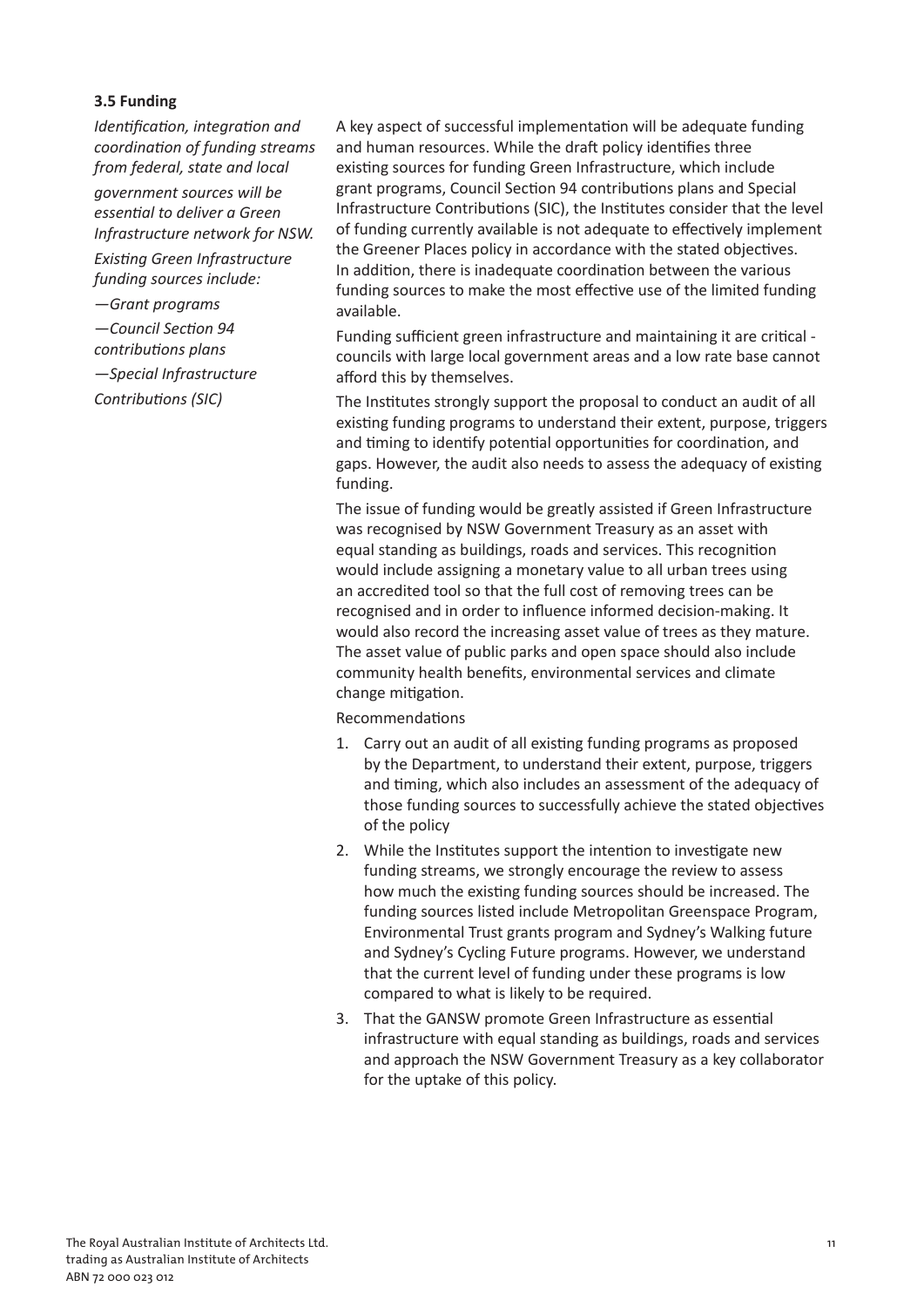#### **3.6 Monitoring and Reporting**

*Monitoring and reporting of policy outcomes is essential. Monitoring and reporting will be achieved through mandatory reporting on implementation of regional and district plans and LEPs, and through the Department's People and Places dashboard.*

#### **3.7 Next steps**

*The Government Architect will consult with a range of stakeholders on this draft of Greener Places and will review the feedback before finalising the policy in early 2018.*

*The final policy will include a detailed plan for implementation with actions, timelines and responsibilities and evaluation and monitoring measures and will address a range of funding options with recommendations to ensure the delivery of Greener Places.*

The Institutes support the proposal that monitoring be embedded in regular and mandatory reporting.

#### **Recommendation**

That GANSW continues to engage with professional organisations, including the Institutes and the Planning Institute of Australia, in the process of planning, implementing and monitoring green infrastructure in NSW.

Yours sincerely

Andrew Nimmo **NSW Chapter President** Australian Institute of Architects

Mark Tyrell **NSW Chapter President** Australian Institute of Landscape Architects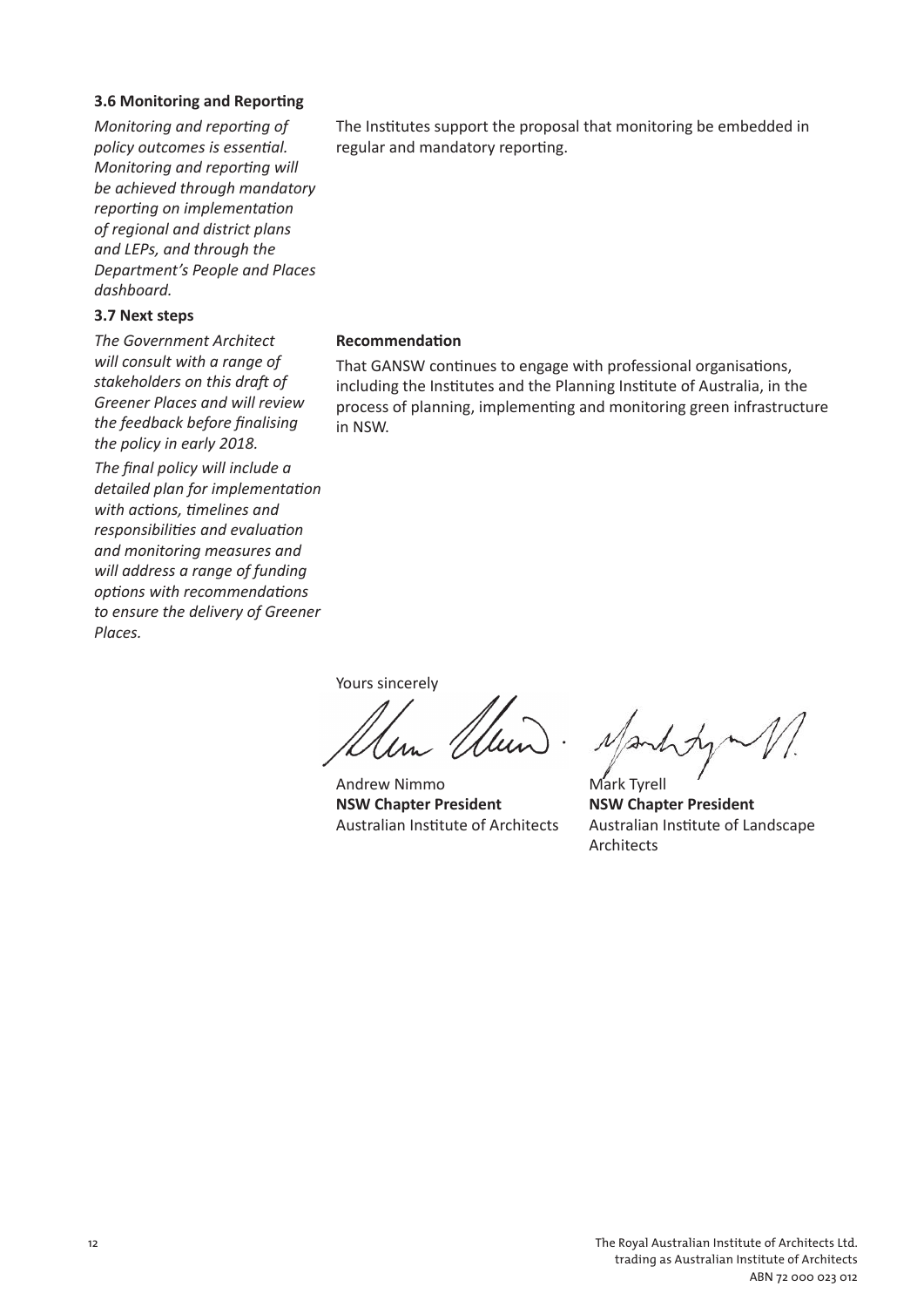#### **SUBMISSION BY**

Australian Institute of Architects – NSW Chapter ABN 72 000 023 012 Tusculum, 3 Manning Street POTTS POINT NSW 2011 Telephone: 02 9246 4055 Email: nsw@architecture.com.au

#### **PURPOSE**

This joint submission is made by the NSW Chapter of the Australian Institute of Architects and the Australian Institute of Landscape Architects to the Government Architect New South Wales draft policy, Greener Places.

#### **INFORMATION**

Who is making this submission?

- The Australian Institute of Architects (the Institute) is an independent voluntary subscription-based member organisation with more than 11,000 members who are bound by a Code of Conduct and disciplinary procedures.
- The Institute, incorporated in 1929, is one of the 96 member associations of the International Union of Architects (UIA) and is represented on the International Practice Commission.
- The Institute's New South Wales Chapter has more than 3,000 members
- The Australian Institute of Landscape Architects (AILA) champions quality design for public open spaces, stronger communities and greater environmental stewardship.
- AILA represents 3,000 members throughout Australia and overseas, approximately one third of whom are based in NSW
- As a not-for-profit professional association, our role is to serve the mutual interests of our members and the wider profession.